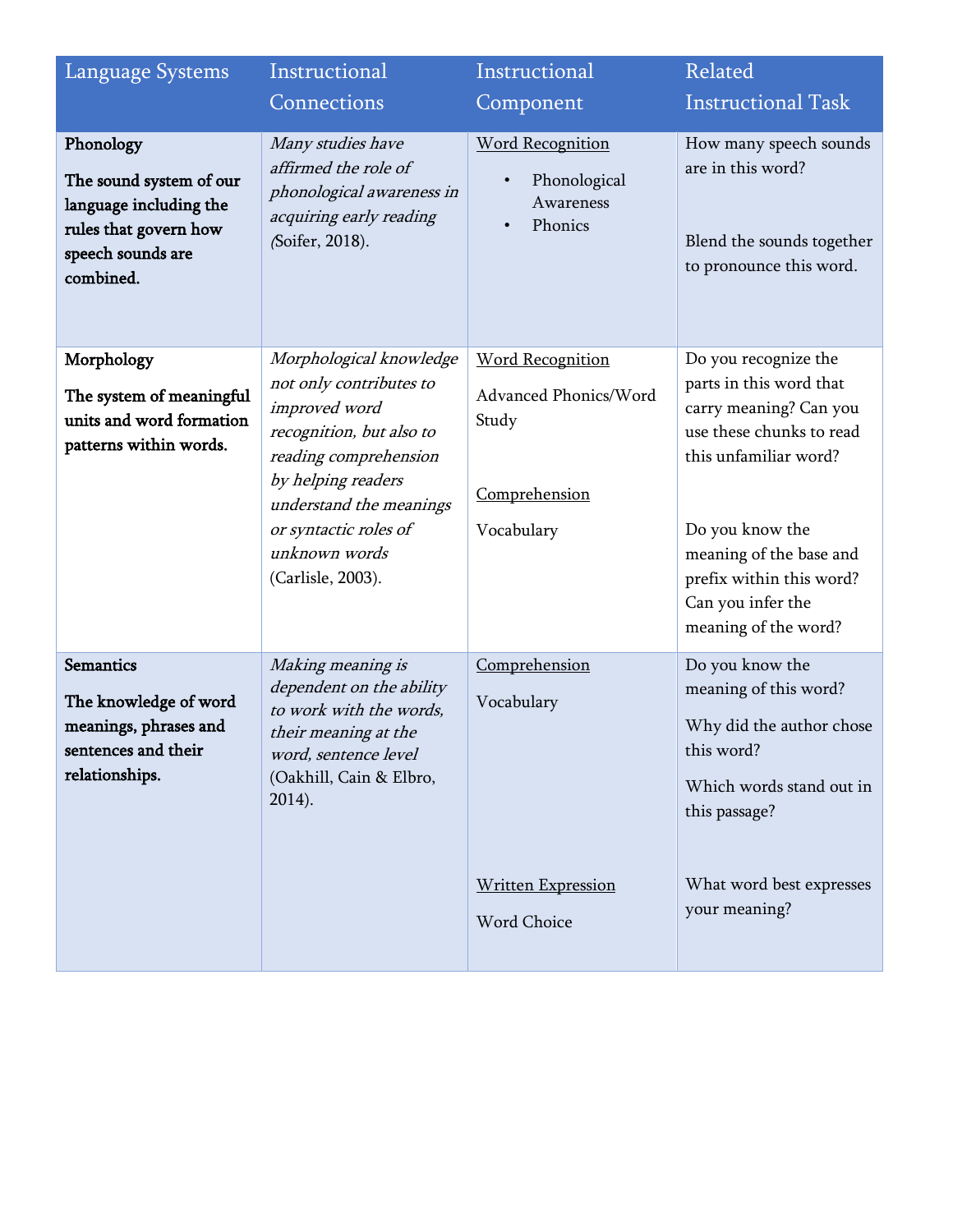| Syntax<br>The order and<br>organization of words,<br>phrases, clauses to convey<br>meaning through<br>different types of<br>sentences. | One by one the sentences<br>add up to the meaning of<br>the text (Scott, 2012).                                                                                                                                                                                                        | Comprehension<br>Sentence comprehension             | Can you find the evidence<br>in this sentence?<br>What is happening in this<br>sentence?<br>What words does the<br>author use to connect<br>ideas within and between<br>these sentences?<br>Why did the author use<br>this type of sentence? |
|----------------------------------------------------------------------------------------------------------------------------------------|----------------------------------------------------------------------------------------------------------------------------------------------------------------------------------------------------------------------------------------------------------------------------------------|-----------------------------------------------------|----------------------------------------------------------------------------------------------------------------------------------------------------------------------------------------------------------------------------------------------|
|                                                                                                                                        |                                                                                                                                                                                                                                                                                        | <b>Written Expression</b><br>Sentence construction  | Does this sentence choice<br>convey your meaning?                                                                                                                                                                                            |
| Pragmatics<br>Use of words or<br>expressions for specific<br>purposes orally and in<br>writing-necessary for<br>expressing meaning     | Understanding the intent<br>of the writer is another<br>pragmatically-based<br>aspect of comprehension.<br>This involves appreciating<br>information that is not<br>presented explicitly<br>(Soifer, 2018).                                                                            | Comprehension<br>Purpose<br>Dialogue<br>Punctuation | What word or words<br>convey the tone of the<br>author?<br>What does that<br>punctuation mark tell you<br>about?                                                                                                                             |
| <b>Discourse</b><br>Units of language larger<br>than a single sentence.                                                                | Understanding of<br>discourse structure is<br>essential to<br>communicating intended<br>meaning helps the<br>reader establish critical<br>relations between<br>information, whether<br>causal relations in<br>narrative or informational<br>text"<br>(Oakhill, Cain & Elbro,<br>2014). | Comprehension<br>Text structures                    | Why did the author<br>choose this type of<br>paragraph?<br>What is the problem in<br>this story?<br>What is being compared?<br>How is the organization<br>of this text different<br>from?                                                    |